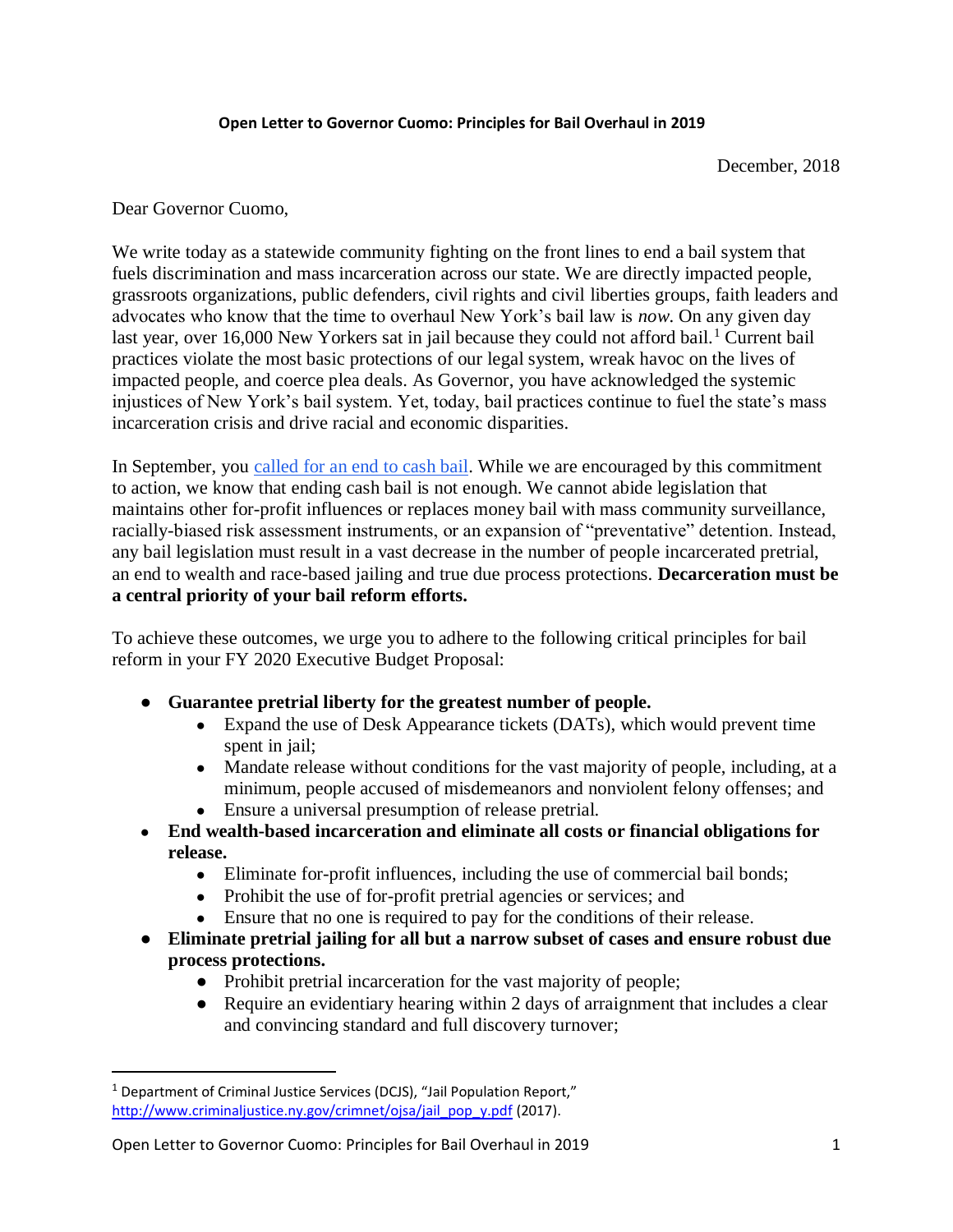- Ensure that judges always have discretion to release people, regardless of charge or motion by prosecution; and
- Set strict speedy trial requirements that mandate the release of any detained person if their trial does not begin within the allowable period.
- **Vastly limit the use of carceral technologies and ensure due process protections for anyone potentially subject to electronic monitoring, or any other conditions that restrict one's liberty**.
	- Prohibit the use of electronic monitoring except for people otherwise subject to pretrial incarceration; and
	- Require due process protections for individuals potentially subject to restrictive conditions of release.
- **Reject calls for the addition of broad, generalized "dangerousness" considerations as well as related risk assessment instruments.** 
	- Do not add consideration of a person's future "dangerousness" or general risk of re-arrest to the bail statute, as this would perpetuate structural racism and invite judges to indulge implicit biases; and
	- Disallow the use of risk assessment instruments that claim to predict a person's future "dangerousness" as these instruments codify and reinforce racial disparities.
- **Require court appearance alerts.**
	- Ensure court reminders in the forms of text messages, telephone calls, electronic mail, or first class mail in advance of scheduled court appearances.
- **Require robust data collection and sharing of all data points related to pretrial processes**.
	- Require the collection and reporting of data on the number of people released (including the conditions imposed), the number of individuals in custody prior to trial, the length of stay, and other related information, disaggregated by county, judge, the racial and ethnic background and gender of the accused, and the top charges.

The current political landscape, lessons learned from bail reform efforts across the country, and unprecedented grassroots momentum have created a unique and powerful opportunity for New York to lead in the movement to end mass pretrial jailing without replacing our current unjust system with racially-biased risk assessments or mass community surveillance.

We appreciate your attention to this crucial matter.

Signed,

[Listed alphabetically, 138 organizations as of December 5, 2018]

- 1. Action Together Rochester (Rochester, Monroe County)
- 2. The Ali Forney Center (New York City)
- 3. Alliance for Quality Education (Statewide)
- 4. Antioch Baptist Church Bedford Hills (Westchester County)
- 5. Beacon Prison Action (Beacon, Dutchess County)
- 6. Bend the Arc Jewish Action New York (Statewide)

Open Letter to Governor Cuomo: Principles for Bail Overhaul in 2019 2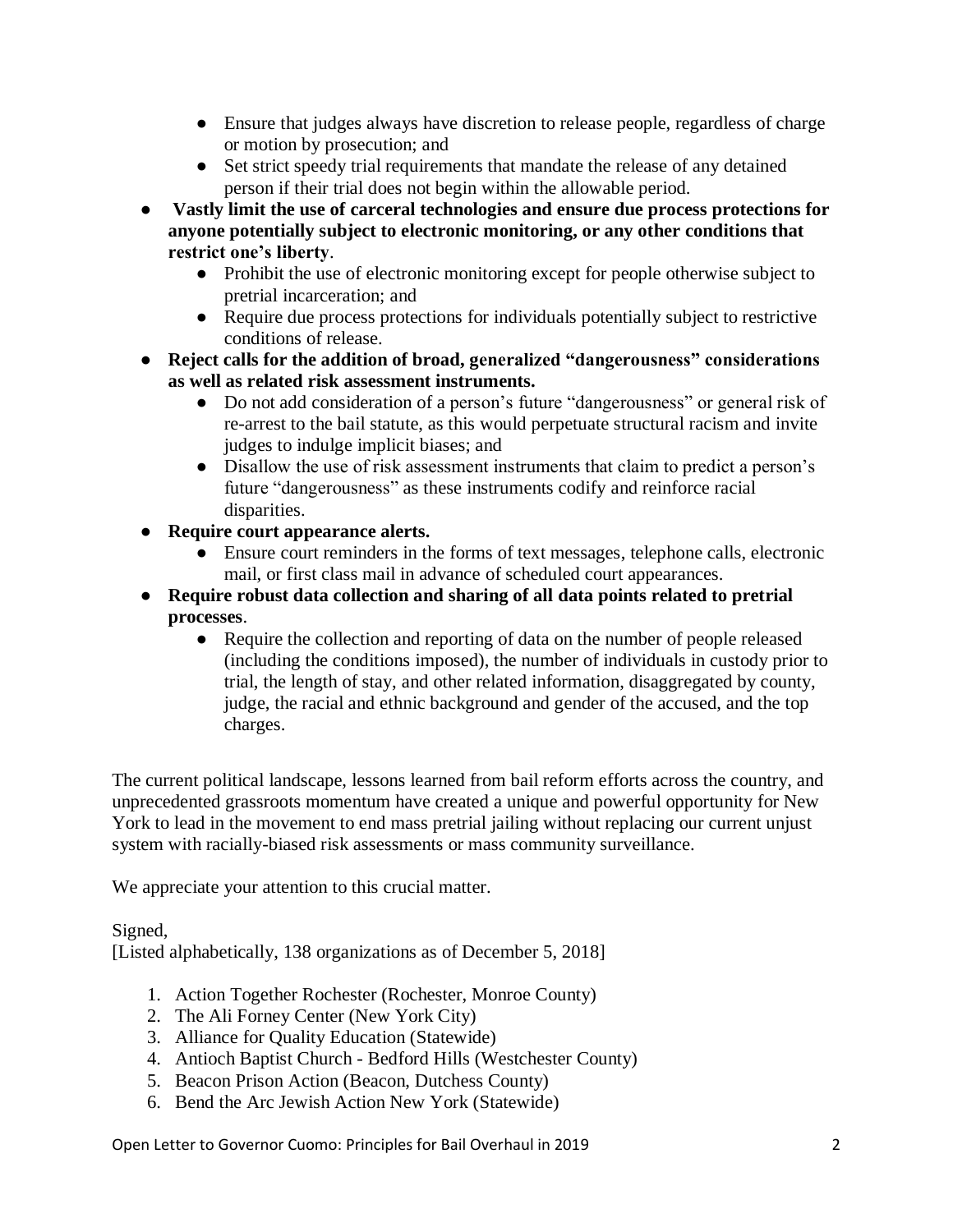- 7. Black Lives Matter Hudson Valley (Hudson Valley)
- 8. Black Love Resists in the Rust (Buffalo, Erie County)
- 9. BronxConnect (New York City)
- 10. Bronx Defenders (Bronx, New York City)
- 11. The Bronx Freedom Fund (Bronx, New York)
- 12. Brooklyn Defender Services (Brooklyn, New York City)
- 13. Brooklyn Movement Center (Brooklyn, New York City)
- 14. Brooklyn Community Bail Fund (Brooklyn, New York City)
- 15. The Brotherhood/Sister Sol (New York City)
- 16. Capital Area Against Mass Incarceration (CAAMI) (Albany)
- 17. Center for Community Alternatives (Statewide)
- 18. Center for Law and Justice (Albany)
- 19. Center for Media Justice (National)
- 20. Center for Safety & Change (Rockland County)
- 21. Chief Defenders Association of New York (Statewide)
- 22. The Children's Village (Statewide)
- 23. Citizen Action of NY (Statewide)
- 24. Civil Rights and Liberties Committee of the New York County Lawyer's Association (New York City)
- 25. Coalition for Educational Justice (Statewide)
- 26. College and Community Fellowship (New York City)
- 27. Color of Change (National)
- 28. The Correctional Association (Statewide)
- 29. Corrections Accountability Project (National)
- 30. Decarcerate Tompkins (Ithaca, Tompkins County)
- 31. Elias Foundation (Westchester County)
- 32. Enough is Enough (Rochester, Monroe County)
- 33. Faith in New York (New York City)
- 34. Federal Defenders of New York (Statewide)
- 35. First Presbyterian Church of Brooklyn (Brooklyn, New York City)
- 36. Getting Out & Staying Out (New York City)
- 37. Glory House International (Rochester, Monroe County)
- 38. Greater New York Labor-Religion Coalition (Statewide)
- 39. Harm Reduction Coalition (Statewide)
- 40. HousingPlus (New York City)
- 41. Immigrant Defense Project (New York City)
- 42. Incarcerated Nation (New York City)
- 43. Innocence Project (National)
- 44. Interfaith Impact of NYS (Statewide)
- 45. Interfaith Prison Partnership (Westchester County)
- 46. Irvington Activists (Irvington, Westchester County)
- 47. Jewish Voice for Peace-NYC (New York City)
- 48. John Brown Lives! (Westport, Essex County)
- 49. Judson Memorial Church (New York City)
- 50. Justice and Unity for the Southern Tier (Broome County)
- 51. The Justice Ministries Committee of the NYC Presbytery (New York City)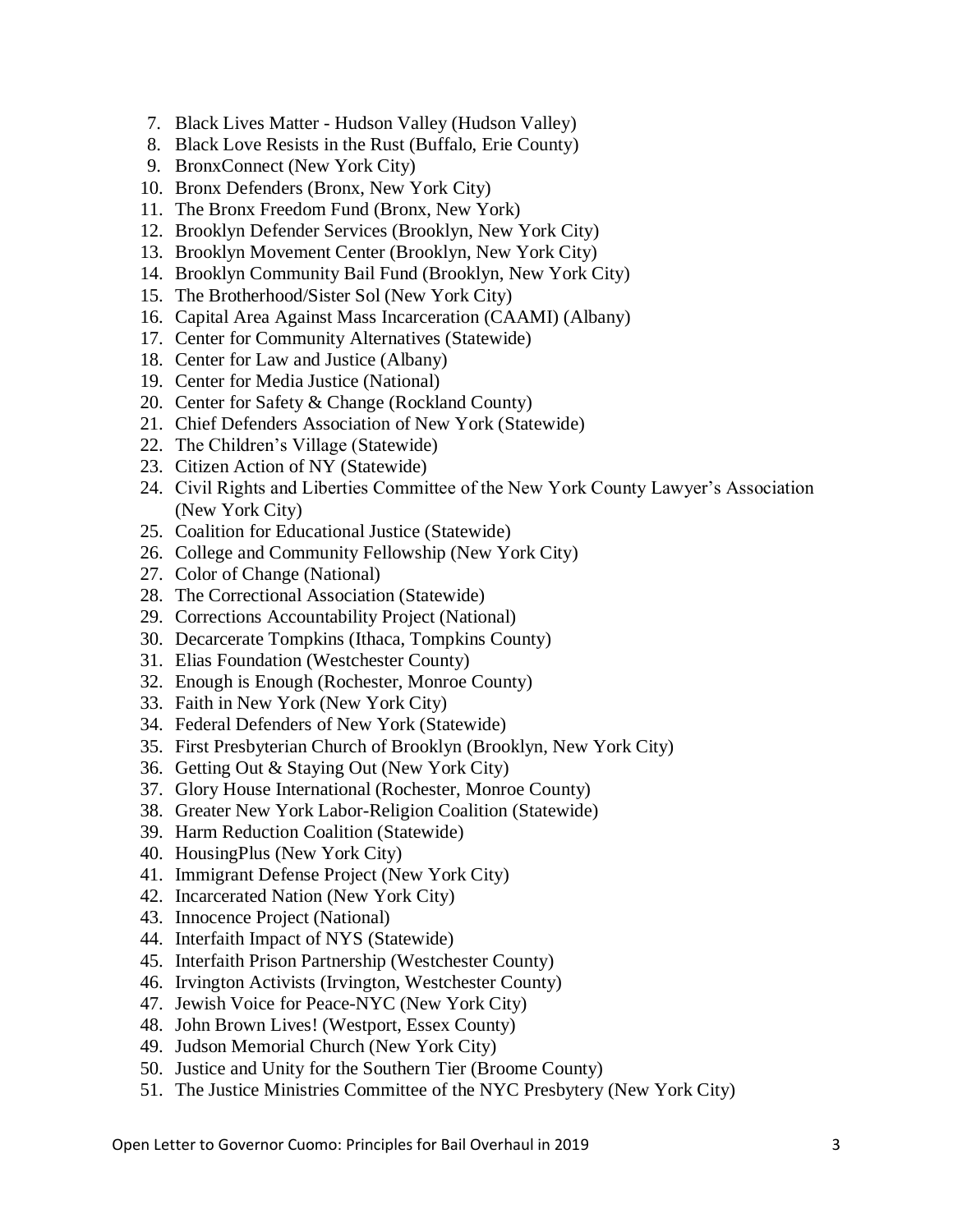- 52. JustLeadershipUSA (Statewide & National)
- 53. The Katal Center for Health, Equity and Justice (National)
- 54. Labor-Religion Coalition of New York State (Statewide)
- 55. LatinoJustice PRLDEF (National)
- 56. Legal Aid Society (New York City)
- 57. Legal Aid Bureau of Buffalo, Inc. (Buffalo, Erie County)
- 58. Long Island Progressive Coalition (Long Island)
- 59. LPS/LIFE Progressive Services Group Inc. (Mount Vernon, Westchester County)
- 60. Madison County Bail Fund, Inc. (Madison County)
- 61. Metro Justice (Rochester, Monroe County)
- 62. Micah 6:8 Social Justice Advocacy of the Greater Allen AME Cathedral of NY (New York City)
- 63. Milk Not Jails (Statewide)
- 64. MomsRising (National)
- 65. NAACP New York State Conference of Branches (Statewide)
- 66. NAMI Huntington (Huntington, Suffolk County)
- 67. NAMI NYS Criminal Justice Committee (Statewide)
- 68. National Action Network (National)
- 69. Nassau County Jail Advocates (Nassau County)
- 70. The National Council for Incarcerated and Formerly Incarcerated Women and Girls (National)
- 71. Nazareth College Jail Project (Rochester, Monroe County)
- 72. Neighborhood Defender Services (New York City)
- 73. New Hour for Women and Children (Long Island)
- 74. New Beginnings Apostolic Faith Church (Rochester, Monroe County)
- 75. New York Communities for Change (Statewide)
- 76. New York County Defender Services (New York City)
- 77. New York Association of Psychiatric Rehabilitation Services (Statewide)
- 78. New York Civil Liberties Union (NYCLU) (Statewide)
- 79. New York Immigration Coalition (Statewide)
- 80. New York Lawyers for the Public Interest (Statewide)
- 81. New York State Council of Churches (Statewide)
- 82. New York State Prisoner Justice Network (Statewide)
- 83. NYCAIC #HALTsolitary Campaign (Statewide)
- 84. NYC Anti-Violence Project (New York City)
- 85. NYC Jericho Movement (New York City)
- 86. Parole Prep Project (New York State)
- 87. Partnership for the Public Good (Buffalo, Erie County)
- 88. Policing and Social Justice Project at Brooklyn College (Brooklyn, New York City)
- 89. Prison Abolitionists of Nassau Inciting Change (Nassau County)
- 90. Prison Families Anonymous, Inc. (Nassau County)
- 91. Prison Writes (New York City)
- 92. PUSH Buffalo: People United for Sustainable Housing (Buffalo, Erie County)
- 93. Race Unity Circle (Poughkeepsie, Dutchess County)
- 94. Release Aging People from Prison Campaign (RAPP) (Statewide)
- 95. Resurrection Healing and Deliverance Center (Rochester, Monroe County)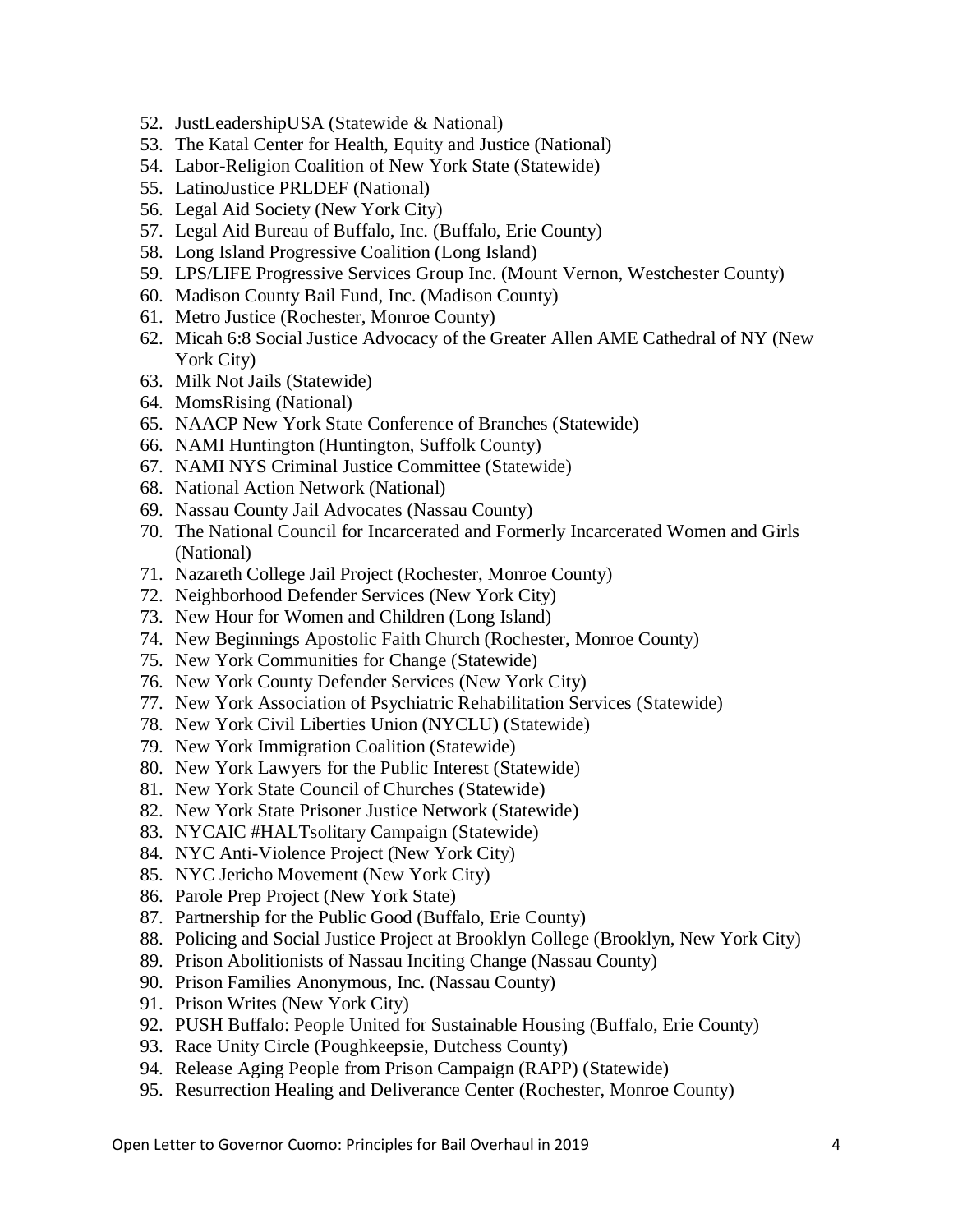- 96. Rikers Debate Project (New York City)
- 97. Rise Up Kingston (Kingston, Ulster County)
- 98. Riverside Church (New York City)
- 99. Robert F. Kennedy Human Rights (National)
- 100.The Rochester Decarceration Research Initiative (Rochester, Monroe County)
- 101.Rockland Coalition to End the New Jim Crow (Rockland County)
- 102.Rockland County Pride Center (Nyack, Rockland County)
- 103.Rockland Immigration Coalition (Rockland County)
- 104.Roc/ACTS (Rochester, Monroe County)
- 105.ROCitizen (Rochester, Monroe County)
- 106.Second Chance Re-entry (Long Island)
- 107. Showing Up for Racial Justice (SURJ) Buffalo (Erie County)
- 108. Showing Up for Racial Justice (SURJ) NYC (New York City)
- 109. Showing Up for Racial Justice (SURJ) Westchester (Westchester County)
- 110. Silent Cry, Inc. (New York City)
- 111. St. Ann's Corner for Harm Reduction (New York City)
- 112. STEPS to End Family Violence (New York City)
- 113. STRONG Youth, Inc. (Uniondale, Nassau County)
- 114. Students for Prison Education and Reform (Princeton, New Jersey)
- 115. Students for Sensible Drug Policy (National & Statewide)
- 116. SURJ ROC (Rochester, Monroe County)
- 117. Theatre of the Oppressed NYC (New York City)
- 118. Transforming Lives (Cold Spring, Putnam County)
- 119. Trinity Church Wall Street (New York City)
- 120. T'ruah: The Rabbinic Call for Human Rights (Statewide & National)
- 121. Unite Christian Leadership Ministry Justice Taskforce (Monroe County)
- 122. United Voices of Cortland (Cortland County)
- 123. Urban League of Westchester County (Westchester County)
- 124. Village Zendo (New York City)
- 125. VOCAL-NY (Statewide)
- 126. Wayne Action for Racial Equality (Wayne County)
- 127. WESPAC Foundation (Westchester County)
- 128. Westchester Children's Association (Westchester County)
- 129. Westchester Coalition Against Islamophobia (Westchester County)
- 130. Westchester for Change (Westchester County)
- 131. The West Side Commons (New York City)
- 132. When People Work (Saratoga Springs, Saratoga County)
- 133. WNY Peace Center (Buffalo, Erie County)
- 134. Women's Community Justice Association (New York City)
- 135. Women's Decarceration Practicum at Cornell Law School (Ithaca, Tompkins County)
- 136. Women's Prison Association (Statewide)
- 137. Working Families Party (Statewide)
- 138. Youth Represent (New York City)